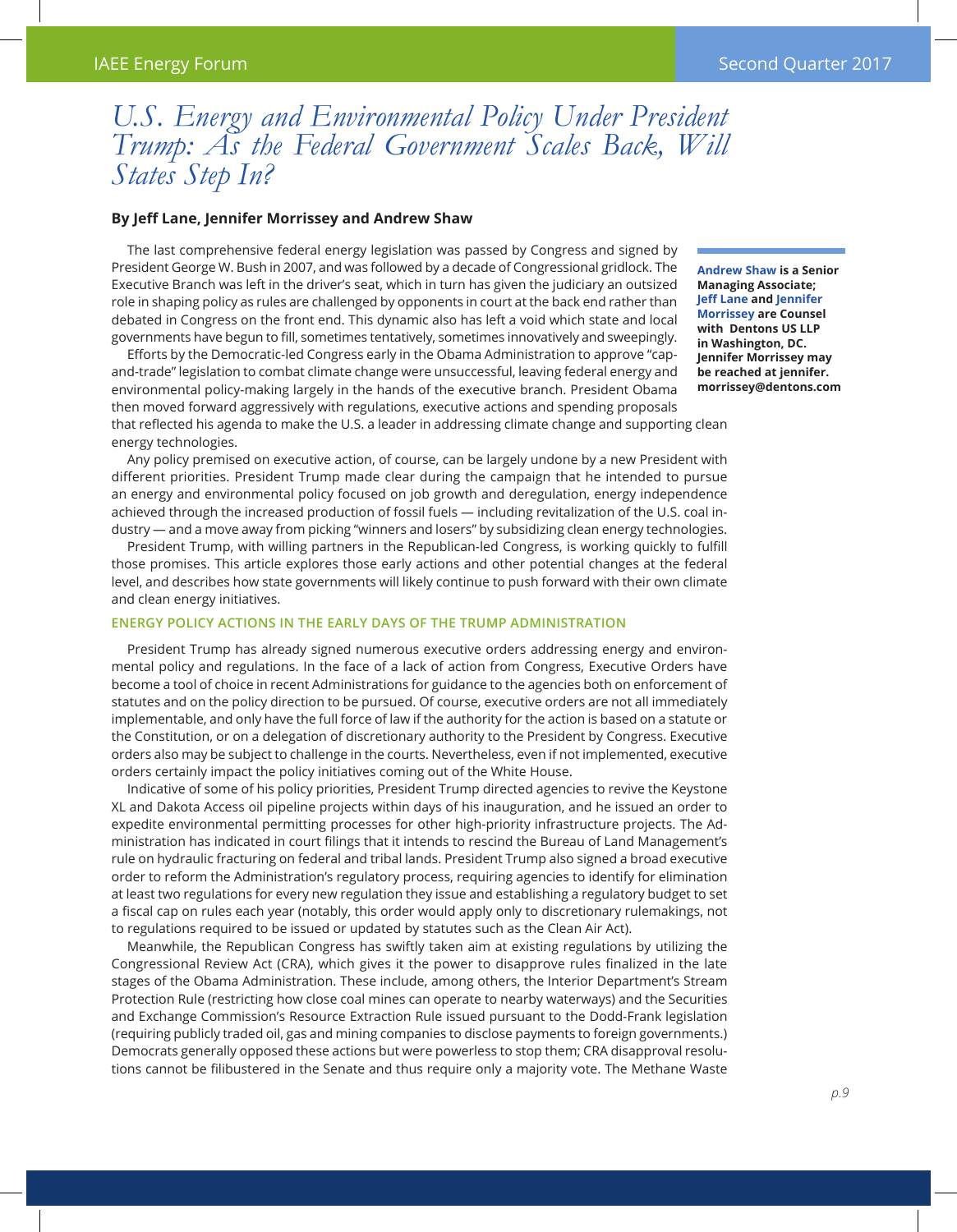Rule (requiring oil and gas companies to reduce methane leaks from drilling operations on federal and tribal lands) is similarly a CRA target.

The Trump Administration has also signaled its intention to revisit the Environmental Protection Agency's (EPA) Clean Power Plan (CPP), the centerpiece of the Obama Administration's climate change agenda and a pillar of the U.S. commitment to reduce emissions as a signatory to the Paris climate agreement. The goal of the CPP is to reduce power sector carbon emissions by 32 percent below 2005 levels by 2030. The CPP establishes state-by-state emissions reduction targets, with options to shift away from coal-fired power by investing in renewable energy, energy efficiency, natural gas and nuclear power. Opponents have argued that the CPP goes beyond EPA's authority to regulate under the Clean Air Act and is unduly burdensome, and the Supreme Court has stayed its implementation pending the resolution of a legal challenge to the rule by numerous states and other stakeholders.

Among the plaintiffs in that lawsuit against the CPP is the State of Oklahoma, whose former Attorney General, Scott Pruitt, was recently confirmed as the new EPA Administrator. Pruitt opposes the CPP and has testified that he intends to "hew closely to the text and intent of the Clean Air Act when considering…further regulation of GHGs under that law." But any Trump Administration attempt to rescind or withdraw the CPP could be complicated and time-consuming. The Trump Administration is reportedly considering a variety of options to roll back the CPP, from issuing a new rule based on a more narrow interpretation of the Clean Air Act, to having the new rule focus only on efficiency improvements for power plants, to taking administrative actions short of issuing a new rule such as deferring enforcement of emissions reductions standards and/or approving lenient state implementation plans. The Administration's proposed fiscal year 2018 budget would eliminate EPA funding for the CPP and other climate change programs as part of a dramatic 31 percent overall reduction in the EPA budget.

With regard to the Paris Agreement on climate change, the Trump Administration has sent conflicting signals. During the campaign President Trump vowed to "cancel" the agreement, but after the election indicated he has an "open mind" about the climate change accord. Incoming Secretary of State Rex Tillerson implied support for continued U.S. participation in his confirmation hearing, stating that the U.S. is "better served" by "having a seat at the table to address this issue at a global basis…." Tillerson also testified, however, that he would review the Obama Administration's pledge to provide \$3 billion over four years to the United Nations Green Climate Fund. Before President Obama left office, the State Department had already transferred \$1 billion to the Fund. Indeed, the Trump Administration's budget proposal would eliminate State Department's Global Climate Change Initiative and U.S. funding for the Green Climate Fund.

While under President Trump the U.S. may remain a formal signatory to the Paris Agreement, it is important to note that the accord does not bind the new Administration to a particular greenhouse gas emission reduction target. The U.S. pledge and other countries' pledges are voluntary, subject only to mandatory reporting and review requirements. And the U.S. commitment to cut emissions is largely premised on prospective actions such as implementation of the Clean Power Plan and new vehicle fuel efficiency standards and appliance efficiency standards. In addition to the steps it has taken and is considering with regard to the CPP, for example, President Trump has directed the EPA and the Department of Transportation to review the fuel efficiency standards previously approved for model year 2022-2025 light duty vehicles.

Of course, U.S. CO<sub>2</sub> emissions will also be affected by market forces — such as the move away from coal to low-cost natural gas in electricity generation — and by policy and regulatory actions taken at the local, state and regional level. Indeed, with the federal government under President Trump and the Republican Congress acting to reduce regulation and government intervention, in the coming years the center of gravity for energy and environmental policy initiatives may move outside of Washington.

## **States Forge Ahead with their Own Energy Policy Agendas**

In many ways, the next four years could resemble the policy landscape during the 2000s when states forged ahead on climate and clean energy initiatives. For example, last decade, California established its economy-wide greenhouse gas cap-and-trade program, and northeastern states formed the Regional Greenhouse Gas Initiative (RGGI), which established a cap-and-trade program for the electricity sector.

As one might expect, California is expected to take a leading role among the states in shaping clean energy and climate change policy. California Governor Jerry Brown (D) is advocating for an extension of the state's cap-and-trade program from 2020, when it is currently set to expire, to 2030. Moreover, Brown 's plan is to pass the extension with two-thirds of the vote in both chambers of the California